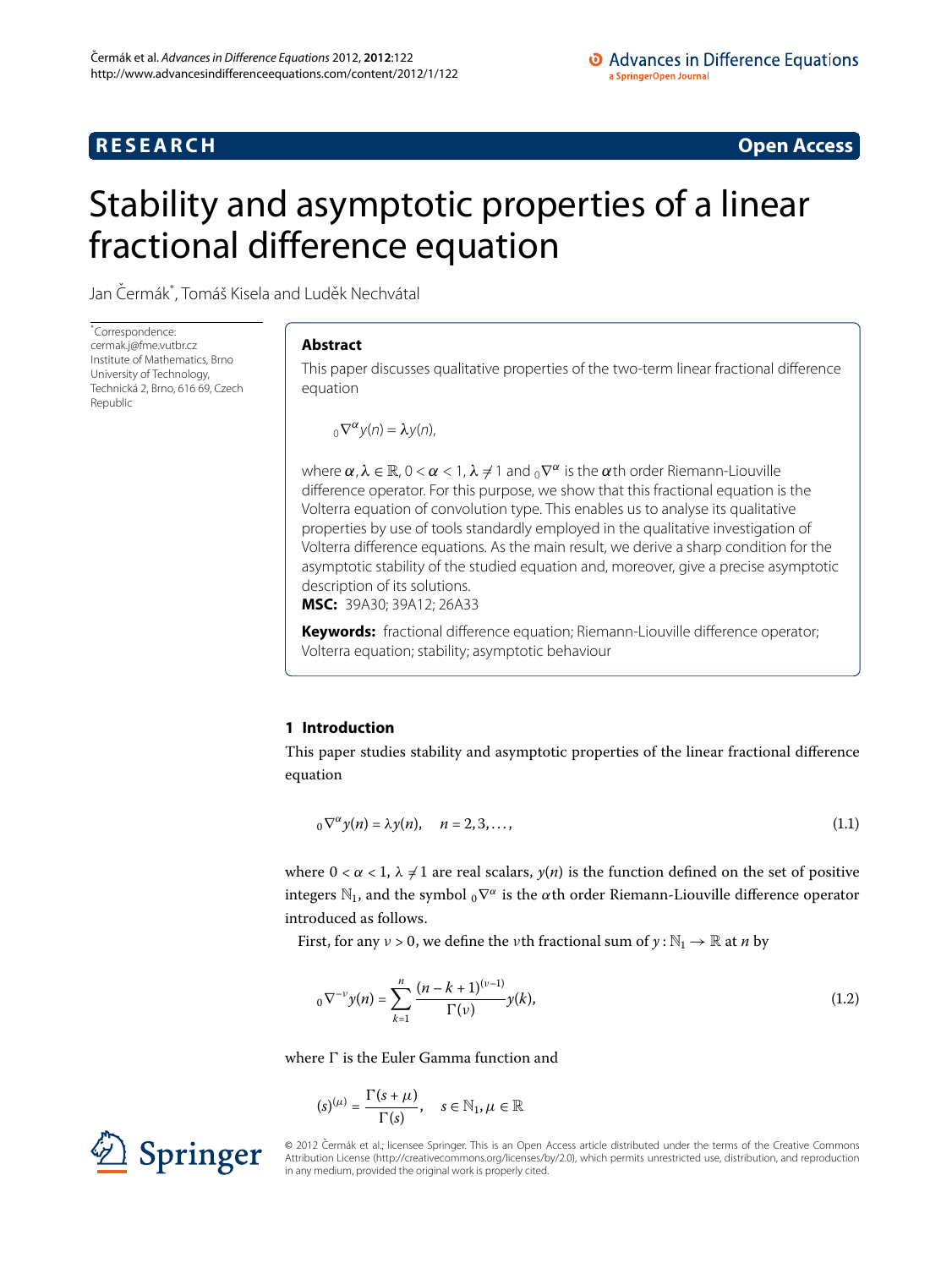is the discrete power function. Then, for  $0 < \alpha < 1$ , we put

$$
{}_{0}\nabla^{\alpha}y(n)=\nabla_{0}\nabla^{\alpha-1}y(n), \quad n=2,3,\ldots,
$$
\n(1.3)

where  $\nabla$  is the standard backward difference operator (corresponding to  $\alpha = 1$ ).

Our definition of the fractional sum (1[.](#page-0-1)2) originates from the discrete backward Cauchy formula

<span id="page-1-0"></span>
$$
\sum_{k_m=1}^n \cdots \sum_{k_2=1}^{k_3} \sum_{k_1=1}^{k_2} y(k_1) = \sum_{k=1}^n \frac{\prod_{j=1}^{m-1} (n-k+j)}{(m-1)!} y(k)
$$

for the  $m$ -fold sum (for more details see,  $e.g.$  $e.g.$  $e.g.$  [8[\]](#page-12-0)). We note that the definition sum (1.2) is almost identical with related introductions in  $[3]$  $[3]$  and  $[13]$ , where, comparing with  $(1.2)$  $(1.2)$  $(1.2)$ , the term corresponding to  $k = 0$  has been involved as well (we emphasise that the presence of this term in  $(1.2)$  $(1.2)$  $(1.2)$  has no influence on the qualitative analysis of  $(1.1)$ ). We prefer the relation (1[.](#page-0-1)2), omitting the term with  $k = 0$ , because it seems to provide, among others, a more suitable framework for possible analogues between the theory of fractional sums or differences and the continuous fractional calculus[.](#page-0-2) In particular,  $(1.1)$  can be viewed as a discrete counterpart to the fractional differential equation

$$
{}_{0}\mathcal{D}^{\alpha}x(t) = \lambda x(t), \quad t > 0,
$$
\n(1.4)

where  $_0D^{\alpha}$  means the  $\alpha$ th order Riemann-Liouville derivative operator (for its introduction, basic properties and general information about the continuous fractional calculus we refer, *e[.](#page-1-0)g.* to [18[\]](#page-13-0)). It is well known that solutions  $x(t)$  of (1.4) with  $0 < \alpha < 1$  are unbounded in a right neighbourhood of the initial point  $t = 0$ . Consequently, the introduction of a fractional sum *via* the relation (1.2) with *k* varying from  $k = 0$  to  $k = n$  particularly implies that the value of  $y(0)$  has to be defined (and finite), which is not quite consistent with this continuous pattern. For the same reason, we use the notation <sub>0</sub>  $\nabla^{\alpha}$  (as a direct discrete analogue to the standard symbol  $_0D^{\alpha}$ ), although  $y(n)$  is assumed to be defined on  $\mathbb{N}_1$  only.

Many interesting results on discrete fractional calculus have been already reported (see, *e.g.* [1, 3[–](#page-12-1)5, 15[\]](#page-12-0) and [7[,](#page-12-6) 8]), but the qualitative study of fractional difference equations is just at the beginning. In particular, considering the test equation  $(1.1)$ , there are only sporadic results on the asymptotic behaviour of its solutions (see [5]), and a more systematic qualitative theory is missing.

The aim of this paper is to perform stability and asymptotic analysis of the fractional difference equation (1[.](#page-0-2)1). Our investigations follow up recent research performed in  $[19]$  $[19]$ , where the authors studied the qualitative properties of  $(1.4)$  $(1.4)$  $(1.4)$  with  $0 < \alpha < 1$ . The paper is organised as follows. In Section 2[,](#page-2-0) we present an alternative (equivalent) expression of  $(1.1)$  $(1.1)$  $(1.1)$  in the form of a Volterra difference equation of convolution type. Some related tools of its qualitative investigation are mentioned as well. Section 3 discusses stability properties of  $(1.1)$  $(1.1)$  $(1.1)$  by use of analysis of the corresponding Volterra equation. We formulate here, among others, a sharp condition for its asymptotic stability. Some supplementary results on the asymptotic behaviour of the solutions of  $(1.1)$  in the stable and non-stable case are presented in Section 4. While the qualitative results[,](#page-7-0) stated in Section 3 and Section 4, substantially utilise the recent progress in the theory of Volterra difference equations, Section 5 discusses some backward consequences of our analysis to this theory. In particular,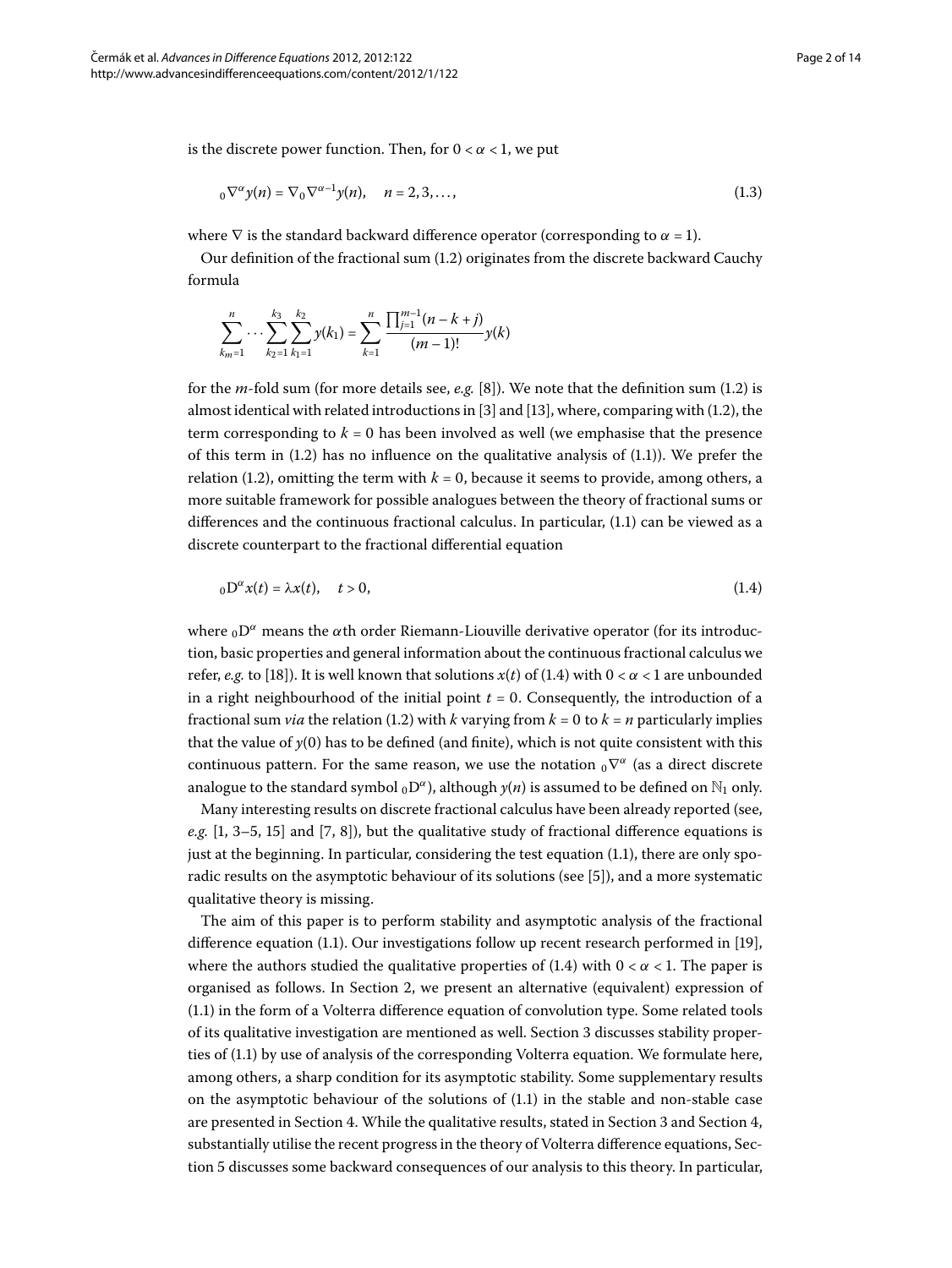<span id="page-2-3"></span><span id="page-2-0"></span>we show that this analysis enables us to discuss some open problems in the stability theory of Volterra difference equations. Some final remarks conclude the paper.

#### **2 Preliminaries**

Before we start the discussion on stability and asymptotic properties of the fractional difference equation  $(1.1)$  $(1.1)$  $(1.1)$ , we present its alternative form which turns out to be very convenient for such investigations.

**Proposition 2.1** *Let*  $0 < \alpha < 1$  *and*  $\lambda \neq 1$ *. Then*  $y(n)$  *is the solution of (1.1) if and only if*  $x(n) = y(n + 1)$  *is the solution of* 

<span id="page-2-2"></span><span id="page-2-1"></span>
$$
x(n+1) = \frac{1}{1-\lambda} \sum_{j=0}^{n} (-1)^{n-j} { \alpha \choose n-j+1} x(j), \quad n = 0, 1, .... \tag{2.1}
$$

*Proof* Expanding the Riemann-Liouville operator in (1[.](#page-0-2)1), we have for  $n = 2, 3, \ldots$ 

$$
{}_{0}\nabla^{\alpha-1}y(n) - {}_{0}\nabla^{\alpha-1}y(n-1) = \lambda y(n). \tag{2.2}
$$

By the definition of fractional sum,

$$
{}_{0}\nabla^{\alpha-1}y(n) = \sum_{k=1}^{n} \frac{(n-k+1)^{(-\alpha)}}{\Gamma(1-\alpha)}y(k)
$$
  
= 
$$
\sum_{k=1}^{n} \frac{\Gamma(n-k-\alpha+1)}{\Gamma(n-k+1)\Gamma(1-\alpha)}y(k)
$$
  
= 
$$
\sum_{k=1}^{n} {n-k-\alpha \choose n-k}y(k) = \sum_{k=1}^{n} (-1)^{n-k} {(\alpha-1) \choose n-k}y(k),
$$

where we have employed the well-known property

$$
\binom{m-p-1}{m} = (-1)^m \binom{p}{m}, \quad m \in \mathbb{N}_1, p \in \mathbb{R}.
$$

Consequently, (2[.](#page-2-1)2) becomes

$$
\sum_{k=1}^{n}(-1)^{n-k}\binom{\alpha-1}{n-k}y(k)-\sum_{k=1}^{n-1}(-1)^{n-k-1}\binom{\alpha-1}{n-k-1}y(k)=\lambda y(n),
$$

*i.e.*

$$
y(n) + \sum_{k=1}^{n-1} (-1)^{n-k} {\alpha-1 \choose n-k} y(k) - \sum_{k=1}^{n-1} (-1)^{n-k-1} {\alpha-1 \choose n-k-1} y(k) = \lambda y(n).
$$

From here we get

$$
(1-\lambda)y(n)=\sum_{k=1}^{n-1}(-1)^{n-k-1}\Bigg[\binom{\alpha-1}{n-k}+\binom{\alpha-1}{n-k-1}\Bigg]y(k),
$$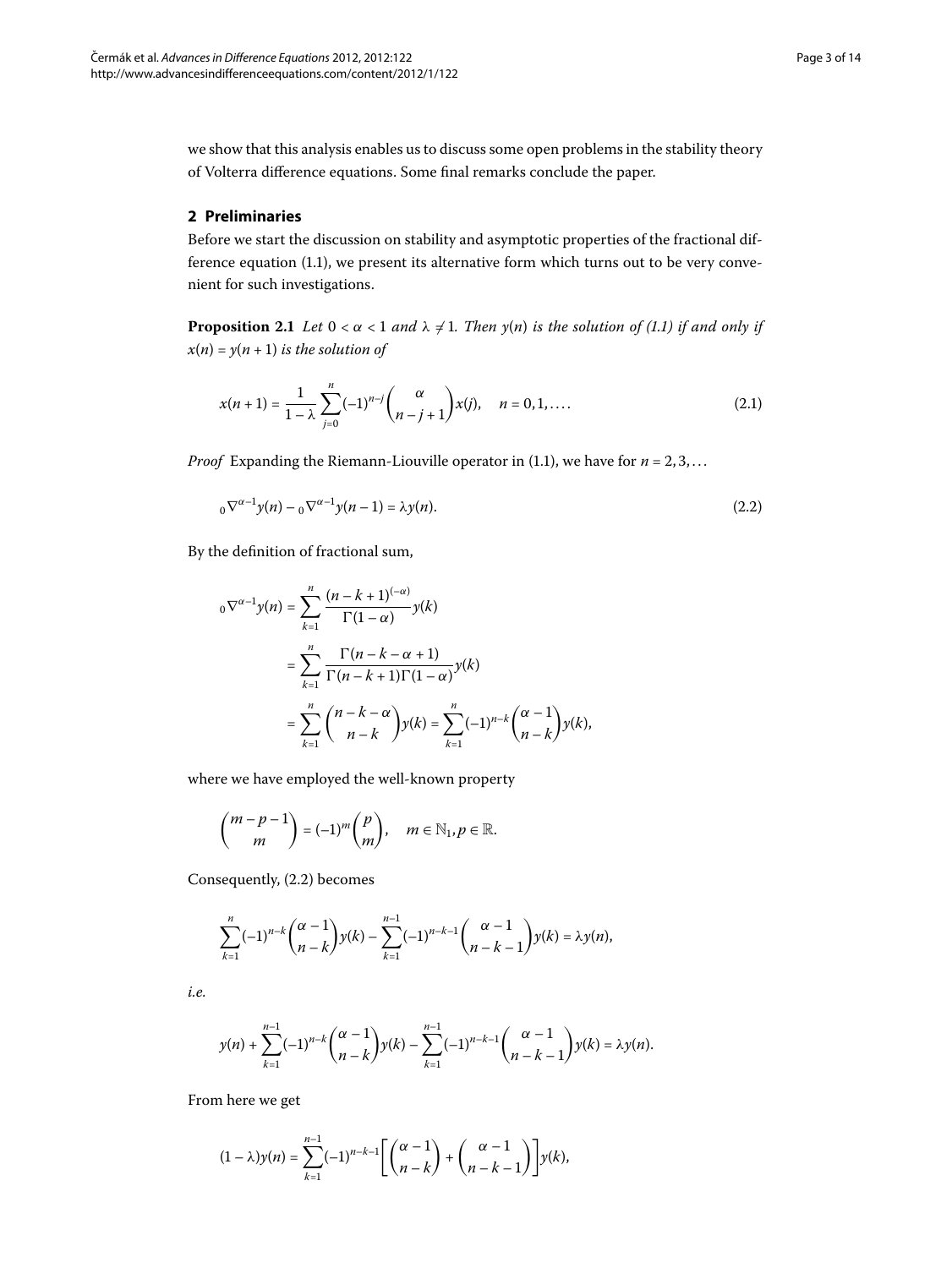hence

<span id="page-3-0"></span>
$$
y(n) = \frac{1}{1 - \lambda} \sum_{k=1}^{n-1} (-1)^{n-k-1} { \alpha \choose n-k} y(k),
$$

which, after replacing *n* by *n* + 2 and setting  $x(n) = y(n + 1)$ , turns into the equation (2[.](#page-2-2)1).  $\Box$ 

**Remark 2[.](#page-2-2)2** The equation (2.1) is the Volterra difference equation of convolution type

<span id="page-3-1"></span>
$$
x(n+1) = \sum_{j=0}^{n} a(n-j)x(j), \quad n = 0, 1, ..., \tag{2.3}
$$

where

$$
a(n) = \frac{(-1)^n}{1 - \lambda} \binom{\alpha}{n+1}, \quad n = 0, 1, \dots
$$
\n(2.4)

**Remark 2.3** The assumption  $\lambda \neq 1$  is essentially the regressivity condition known from the theory of time scales (see  $[6]$  $[6]$ ). If it is not satisfied, then  $(1.1)$  admits only the identically zero solution *via* the starting value  $y(1) = 0$ [.](#page-0-2) If  $y(1) \neq 0$ , then (1.1) has no solution.

As a result of Proposition 2[.](#page-2-3)1, it is enough to analyse stability and asymptotic properties of  $(2.1)$  $(2.1)$  $(2.1)$  instead of  $(1.1)$ . Before doing this, we recall some relevant stability definitions for the Volterra equation  $(2.3)$ . First, we mention the standard definitions of stability and asymptotic stability adapted to the linear case.

**Definition 2.4** Consider (2.3) along with the initial condition  $x(0) = \phi_0$ . Then (2.3) is said to be

- (i) stable if for any real  $\phi_0$  there exists  $\varepsilon > 0$  such that the corresponding solution  $x(n)$ of (2.3) satisfies  $|x(n)| < \varepsilon$  for all  $n \in \mathbb{N}_1$ ;
- (ii) asymptotically stable if  $x(n) \to 0$  as  $n \to \infty$  for any real  $\phi_0$ .

**Remark 2.5** The notion of stability and asymptotic stability for the fractional difference equation  $(1.1)$  $(1.1)$  $(1.1)$  is defined quite analogously due to Proposition 2.1.

The relevant stability results concerning  $(2.3)$  involve also the stronger notions of uniform stability and uniform asymptotic stability. Their introductions require considering an arbitrary (finite) number of initial values. The following definitions are taken from [12[\]](#page-12-8).

**Definition 2[.](#page-3-0)6** Consider (2.3) with the initial conditions  $x(k) = \phi_k$ ,  $k = 0, \ldots, m$ , *m* being an arbitrary nonnegative integer. Then  $(2.3)$  is said to be

- (i) uniformly stable if for any  $\varepsilon > 0$  there exists  $\delta = \delta(\varepsilon) > 0$  such that if  $\phi_k$  are reals with  $|\phi_k| < \delta$ ,  $k = 0, \ldots, m$ , then the corresponding solution  $x(n)$  of (2.3) satisfies  $|x(n)| < \varepsilon$ for all  $n \in \mathbb{N}_1$ ,  $n > m$ ;
- (ii) uniformly asymptotically stable if it is uniformly stable and if there exists  $\eta > 0$  such that, for any  $\varepsilon > 0$  there is  $N = N(\varepsilon) \in \mathbb{N}_1$  such that if  $\phi_k$  are reals with  $|\phi_k| < \eta$ ,  $k = 0, \ldots, m$ , then  $|x(n)| < \varepsilon$  for all  $n \in \mathbb{N}_1$ ,  $n \geq m + N$ .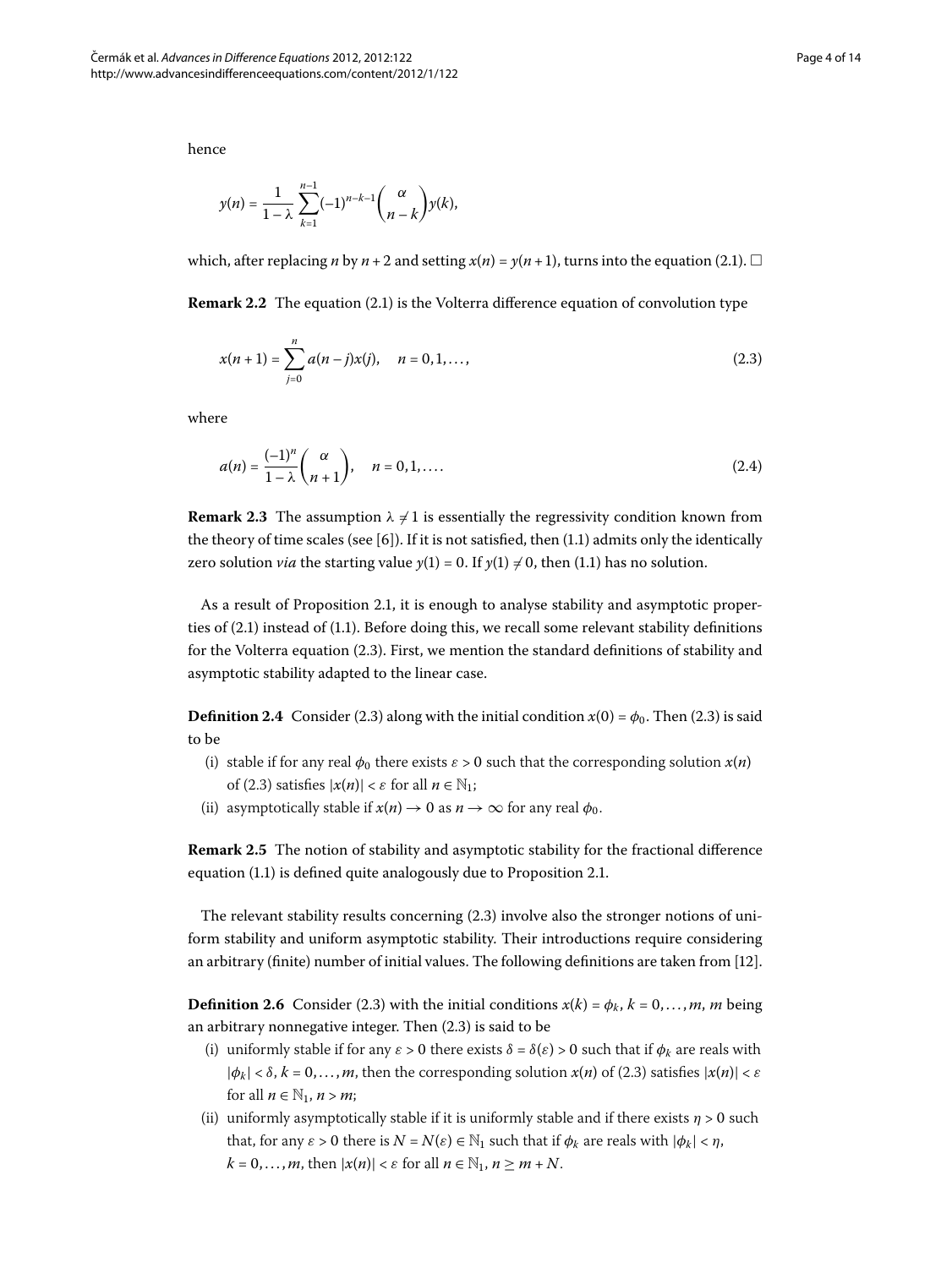A very effective method of stability analysis of  $(2.3)$  is the  $Z$ -transform method. We recall that the  $Z$ -transform of a sequence  $u(n)$ , defined on the set of nonnegative integers  $\mathbb{N}_0$ , is a complex function given by

<span id="page-4-1"></span>
$$
\tilde{u}(z) = \mathcal{Z}(u(n)) = \sum_{k=0}^{\infty} u(k) z^{-k},
$$

where *z* is a complex number for which this series converges absolutely. It is known that  $Z$ -transforms can be used to solve the linear Volterra convolution equation (2.3) and find its stability or asymptotic stability conditions by analysing the roots of the associated characteristic equation

<span id="page-4-2"></span> $z - \tilde{a}(z) = 0,$  (2.5)

where  $\tilde{a}(z)$  is the Z-transform of  $a(n)$  (for more details we refer to [\[](#page-12-9)10]). We recall the result which is the most relevant for our next study (as usual, the symbol  $\ell^1$  used here denotes the space of sequences whose series is absolutely convergent).

<span id="page-4-0"></span>**Theorem 2.7** ([12, Theorem 2]) *The following statements are equivalent:* 

- *(i) ([.\)](#page-3-0) is uniformly asymptotically stable;*
- *(ii) all the roots of the characteristic equation ([.\)](#page-4-1) lie inside the unit disk, i.e.*

<span id="page-4-4"></span> $z - \tilde{a}(z) \neq 0$  for all  $|z| \geq 1$ ;

 $(iii)$   $x(n) \in \ell^1(\mathbb{N}_0)$  for any solution  $x(n)$  of (2.3).

#### <span id="page-4-3"></span>**3 Stability analysis**

We start with the formulation of an explicit necessary and sufficient condition for the uniform asymptotic stability of the Volterra equation  $(2.1)$ . Then we discuss the asymptotic stability and stability of this equation, and summarise obtained results to present the asymptotic stability condition for the original fractional difference equation (1.1).

**Theorem 3.1** Let  $0 < \alpha < 1$  and  $\lambda \neq 1$ . Then (2.1) is uniformly asymptotically stable if and *only if*

$$
\lambda < 0 \quad \text{or} \quad \lambda > 2^{\alpha}.\tag{3.1}
$$

*Proof* By Theorem 2[.](#page-4-1)7, we have to set up the corresponding characteristic equation (2.5) and analyse the location of its roots with respect to the unit disk.

Taking the  $Z$ -transform of (2.4) and using the binomial theorem, we get

$$
\tilde{a}(z) = \frac{1}{1-\lambda} \sum_{k=0}^{\infty} (-1)^k { \alpha \choose k+1} z^{-k} = \frac{1}{1-\lambda} \sum_{k=1}^{\infty} (-1)^{k-1} { \alpha \choose k} z^{-k+1}
$$

$$
= -\frac{z}{1-\lambda} \sum_{k=1}^{\infty} { \alpha \choose k} \left(-\frac{1}{z}\right)^k = -\frac{z}{1-\lambda} \left[ \left(1 - \frac{1}{z}\right)^{\alpha} - 1 \right]
$$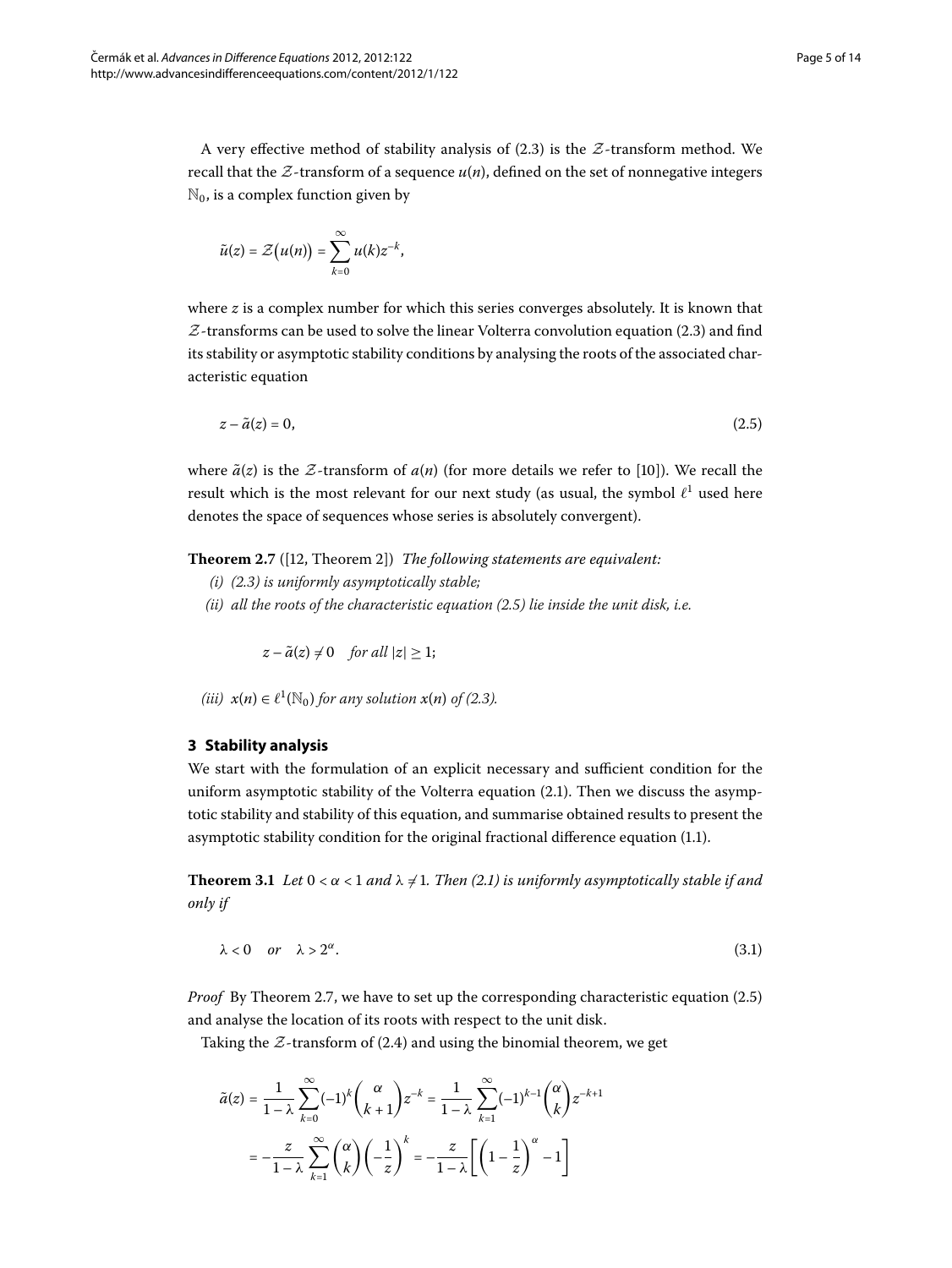for all  $z \in \mathbb{C}$  with  $|z| \geq 1$ . Consequently, the characteristic equation (2.5) becomes

<span id="page-5-2"></span><span id="page-5-0"></span>
$$
z + \frac{z}{1 - \lambda} \left[ \left( 1 - \frac{1}{z} \right)^{\alpha} - 1 \right] = 0 \tag{3.2}
$$

and, applying Theorem 2[.](#page-4-2)7, the equation  $(2.1)$  is uniformly asymptotically stable if and only if

<span id="page-5-1"></span>
$$
1 + \frac{1}{1 - \lambda} \left[ \left( 1 - \frac{1}{z} \right)^{\alpha} - 1 \right] \neq 0 \quad \text{for all } |z| \ge 1.
$$
 (3.3)

The nonzero roots  $z_r$  of the characteristic equation (3.2) satisfy

$$
\left(1 - \frac{1}{z_r}\right)^{\alpha} = \lambda.
$$
\n(3.4)

We analyse (3[.](#page-5-1)4) with respect to  $\lambda$ . First, let  $\lambda < 0$ . Then, obviously, (3.4) has no root  $z_r$ , hence the condition (3.3) is satisfied trivially. Further, let  $\lambda \ge 0$  (we recall that  $\lambda \ne 1$ ). Then

$$
z_r = \frac{1}{1 - \lambda^{1/\alpha}}
$$

<span id="page-5-4"></span>is the unique nonzero (real) root of the characteristic equation  $(3.2)$ . To satisfy  $(3.3)$ , we have to require

<span id="page-5-3"></span>
$$
\lambda^{1/\alpha} > 2, \quad i.e. \quad \lambda > 2^{\alpha}.
$$

The assertion is proved.  $\Box$ 

**Proposition 3.2** *Let*  $0 < \alpha < 1$  *and*  $\lambda = 0$ *. Then* (2*.1) is asymptotically stable.* 

*Proof* Let  $\tilde{x}(z)$  be the  $\mathcal{Z}$ -transform of a solution  $x(n)$  of (2.1), *i.e.* 

$$
\tilde{x}(z) = \sum_{k=0}^{\infty} x(k) z^{-k}.
$$
\n(3.5)

By the well-known shift property and convolution property (see, e.g. [10[\]](#page-12-9)),

$$
\mathcal{Z}\big(x(n+1)\big) = z\tilde{x}(z) - zx(0) \quad \text{and} \quad \mathcal{Z}\left(\sum_{j=0}^n a(n-j)x(j)\right) = \tilde{a}(z)\tilde{x}(z).
$$

The application of the  $Z$ -transform to both sides of (2[.](#page-2-2)1) with  $\lambda = 0$  then yields

$$
\tilde{x}(z) = \frac{x(0)}{(1-\frac{1}{z})^{\alpha}}.
$$

Further, by the binomial theorem,

$$
\tilde{x}(z) = x(0) \sum_{k=0}^{\infty} {\binom{-\alpha}{k}} {\left(-\frac{1}{z}\right)^k} = x(0) \sum_{k=0}^{\infty} (-1)^k {\binom{-\alpha}{k}} z^{-k},
$$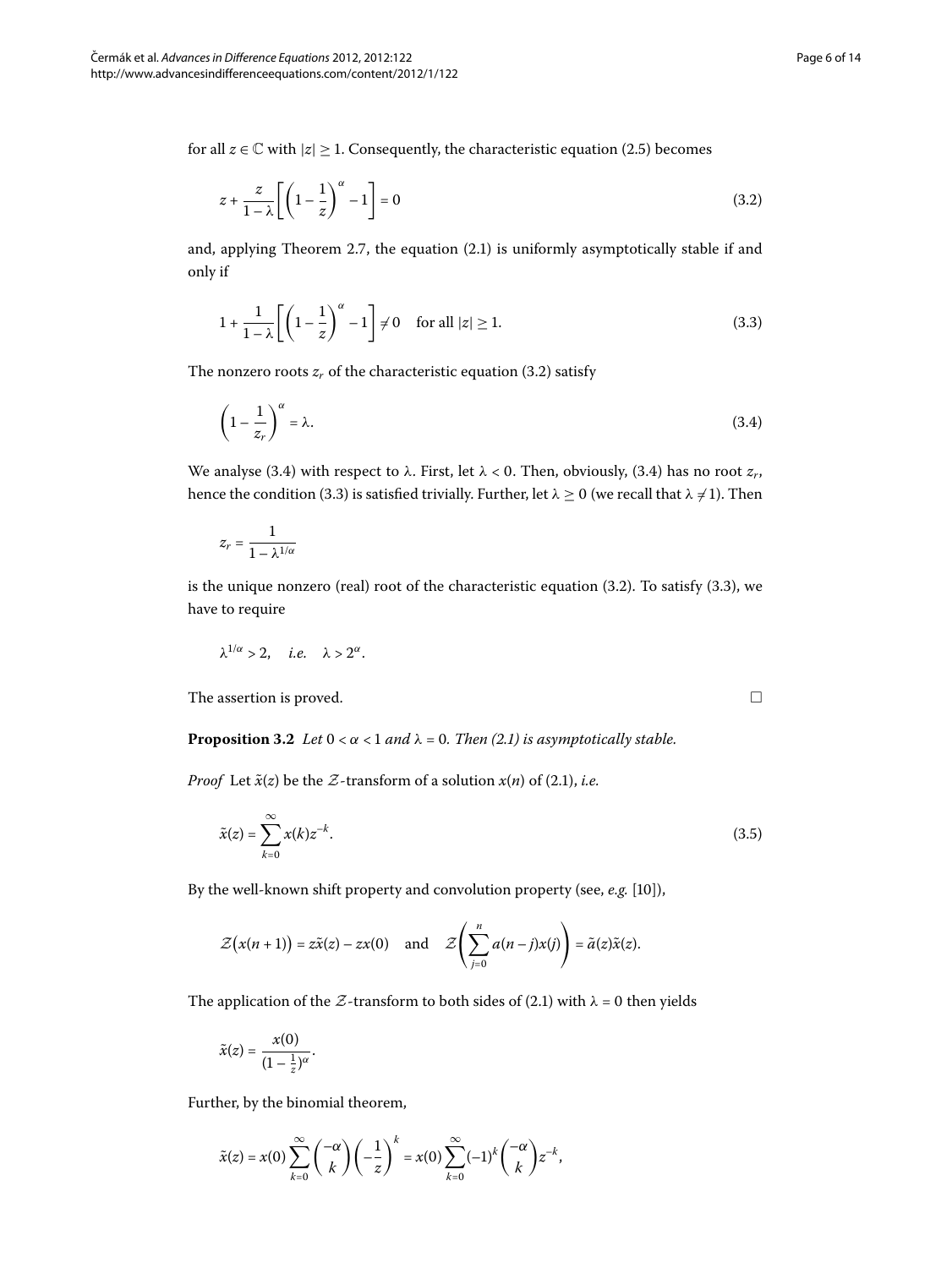and comparing this relation with  $(3.5)$ , we have

<span id="page-6-4"></span><span id="page-6-3"></span>
$$
x(n) = x(0)(-1)^n \binom{-\alpha}{n}.
$$
\n
$$
(3.6)
$$

To conclude the proof, we recall the binomial asymptotic relation

<span id="page-6-0"></span>
$$
\binom{p}{m} \sim \frac{(-1)^m}{m^{p+1}\Gamma(-p)} \quad \text{as } m \to \infty, m \in \mathbb{N}_1, p \in \mathbb{R} \setminus \mathbb{N}_0 \tag{3.7}
$$

(see [\[](#page-12-10)16, p.54]), where the symbol  $\sim$  means the asymptotic equivalency. This implies the asymptotic property  $x(n) \to 0$  as  $n \to \infty$  for any initial value  $x(0)$ .

**Proposition 3.3** Let  $0 < \alpha < 1$  and  $0 < \lambda < 2^{\alpha}$ ,  $\lambda \neq 1$ . Then (2.1) is not stable.

*Proof* Let  $\tilde{x}(z)$  be the Z-transform of the solution  $x(n)$  of (2.1) given by (3.5). Analogously to the previous proof, we get

<span id="page-6-1"></span>
$$
\tilde{x}(z) = \frac{(1 - \lambda)x(0)}{(1 - \frac{1}{z})^{\alpha} - \lambda}.
$$
\n(3.8)

Setting  $w = 1/z$  and considering (3.5), (3.8) we can write

$$
\frac{(1-\lambda)x(0)}{(1-w)^{\alpha}-\lambda}=\sum_{k=0}^{\infty}x(k)w^{k}.
$$
\n(3.9)

The function on the left-hand side of  $(3.9)$  has the (unique) pole

$$
w_r=1-\lambda^{1/\alpha}\in(-1,1).
$$

Consequently, the series on the right-hand side of (3.9) has the radius of convergence  $R < 1$ . By the Cauchy-Hadamard theorem,

<span id="page-6-2"></span>
$$
\limsup_{n\to\infty}\sqrt[n]{|x(n)|}=\frac{1}{R}>1,
$$

hence (2.1) is not stable.  $\Box$ 

To summarise this section, we reformulate some of its results for the fractional difference equation (1[.](#page-0-2)1). Considering this equation, we are interested especially in its asymptotic stability[.](#page-5-4) Proposition 2.1, Theorem 3.1 and Proposition 3.2 imply the following assertion.

**Theorem 3[.](#page-0-2)4** Let  $0 < \alpha < 1$  and  $\lambda \neq 1$ . Then (1.1) is asymptotically stable if

$$
\lambda \le 0 \quad or \quad \lambda > 2^{\alpha}.\tag{3.10}
$$

**Remark 3.5** The condition (3.10) for the asymptotic stability of (1.1) is close to be not only sufficient, but also necessary[.](#page-0-2) It remains to discuss the asymptotic stability of (1.1) with  $\lambda = 2^{\alpha}$ , which is still an open problem.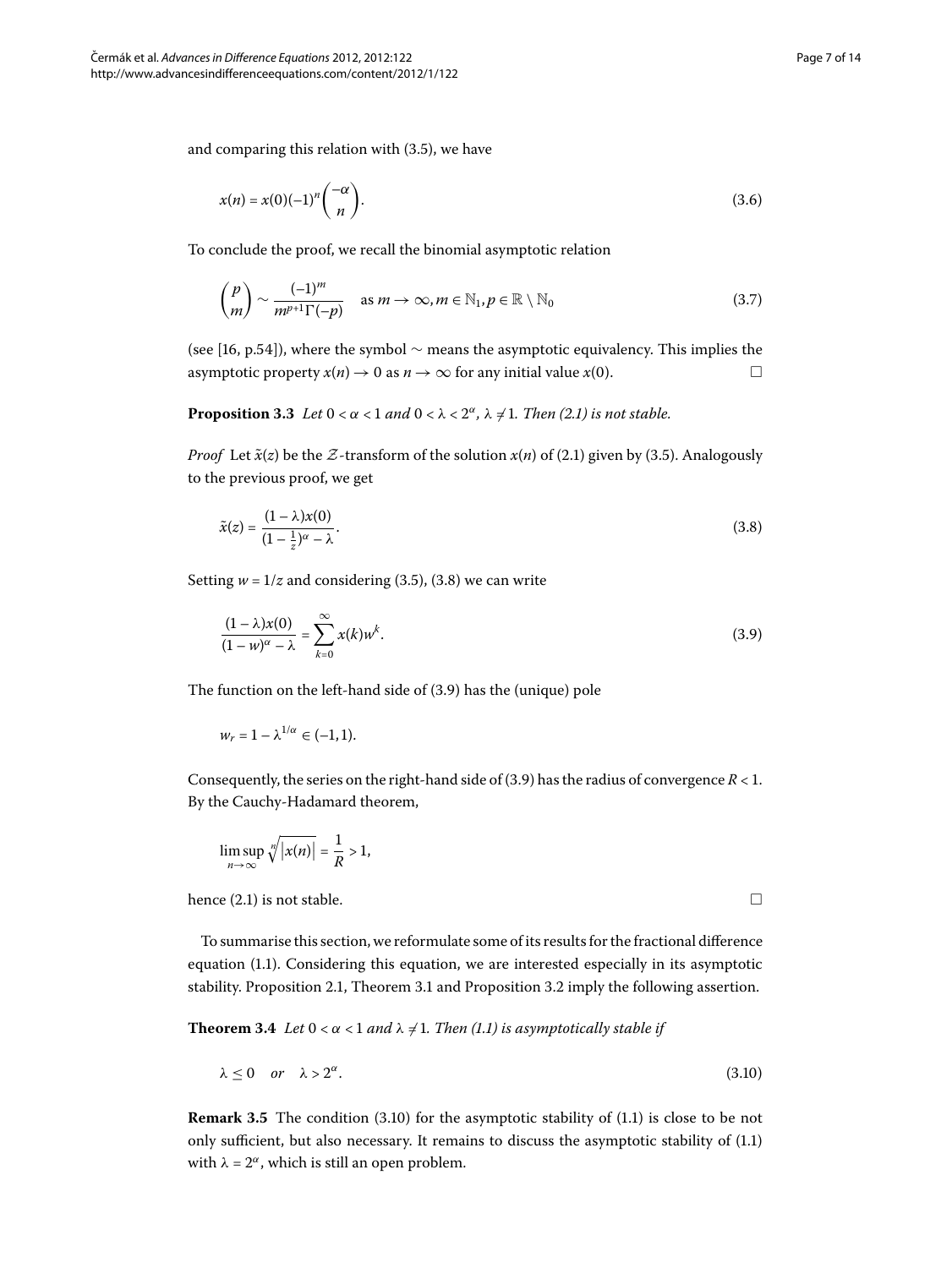#### <span id="page-7-0"></span>**4 Asymptotic analysis**

<span id="page-7-4"></span>In this section, we precise some of stability results derived in the previous part. In particular, we consider the asymptotic stable case, when the solutions  $x(n)$  of (2.1) are tending to zero as  $n \to \infty$ , and describe the exact rate of their decay. An asymptotic result concerning the non-stable case will be derived as well.

First, we note that the preliminary information on the decay rate of the solutions of  $(2.1)$  $(2.1)$  $(2.1)$ follows immediately from Theorem 2[.](#page-4-3)7 and Theorem 3.1.

**Corollary 4.1** *Let*  $0 < \alpha < 1$  *and let either*  $\lambda < 0$  *or*  $\lambda > 2^{\alpha}$ *. Then* 

<span id="page-7-5"></span>
$$
x(n) \in \ell^1(\mathbb{N}_0) \tag{4.1}
$$

*for any solution*  $x(n)$  *of* (2[.](#page-2-2)1).

To obtain a precise description of asymptotics of  $(2.1)$ , we employ the following general result, which is due to Appleby *et al.* [\[](#page-12-11)2]. For any finite  $r > 0$ , the authors introduced a class *W*(*r*) of real-valued weight sequences  $\gamma(n)$  by the requirements

$$
\gamma(n) > 0, \quad n = 1, 2, \dots, \qquad \lim_{n \to \infty} \frac{\gamma(n-1)}{\gamma(n)} = \frac{1}{r}, \qquad \sum_{k=0}^{\infty} \gamma(k) r^{-k} < \infty
$$

and

<span id="page-7-1"></span>
$$
\lim_{m\to\infty}\left(\limsup_{n\to\infty}\frac{1}{\gamma(n)}\sum_{j=m}^{n-m}\gamma(n-j)\gamma(j)\right)=0.
$$

We reformulate here the scalar version of the relevant result (originally proved for vector Volterra difference equations), which describes the asymptotics of a solution  $x(n)$  of (2[.](#page-3-0)3) in terms of an appropriate sequence  $\gamma(n) \in W(r)$ .

**Theorem 4.2** ([2[,](#page-12-11) Theorem 3.2]) *Suppose that, for some sequence*  $\gamma(n) \in W(r)$ *, there exists the finite limit*

<span id="page-7-2"></span>
$$
L = \lim_{n \to \infty} \frac{a(n)}{\gamma(n)}
$$

*and let*

<span id="page-7-3"></span>
$$
\sum_{k=0}^{\infty} |a(k)| r^{-k-1} < 1. \tag{4.2}
$$

*Then the solution*  $x(n)$  *of* (2.3) *satisfies* 

$$
\lim_{n \to \infty} \frac{x(n)}{\gamma(n)} = \frac{Lx(0)}{r(1-S)^2},\tag{4.3}
$$

*where*  $S = \sum_{k=0}^{\infty} a(k)r^{-k-1}$ .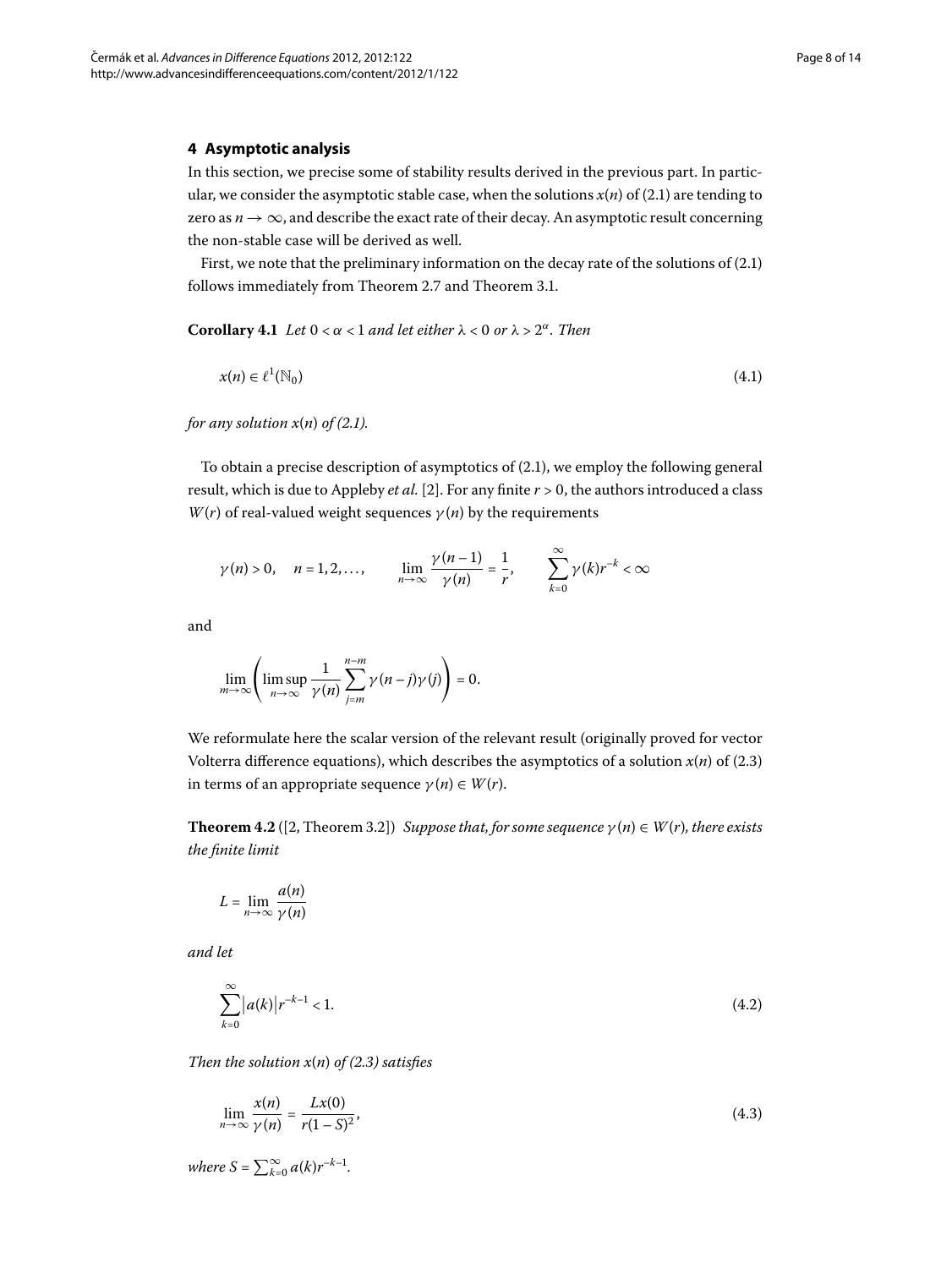<span id="page-8-1"></span>This assertion turns out to be very useful in the analysis of asymptotic properties of  $(2.1)$ . It implies

**Corollary 4[.](#page-2-2)3** Let  $0 < \alpha < 1$  and  $|1 - \lambda| > 1$ . Then any solution  $x(n)$  of (2.1) satisfies

$$
\lim_{n \to \infty} \frac{x(n)}{n^{-(1+\alpha)}} = \frac{\alpha(1-\lambda)}{\lambda^2 \Gamma(1-\alpha)} x(0).
$$
\n(4.4)

*Proof* Consider the equation (2[.](#page-2-2)1), *i.e.* the Volterra convolution equation (2.3) with the coefficients given by (2.4). We put  $r = 1$  and introduce the decreasing sequence

$$
\gamma(n)=n^{-(1+\alpha)}, \quad n=1,2,\ldots.
$$

As it was remarked in [\[](#page-12-11)2],  $n^{-(1+\alpha)} \in W(1)$  provided  $0 < \alpha < 1$ . We verify the validity of assumptions of Theorem 4[.](#page-7-1)2 and, in particular, specify the values of *L* and *S*. The first calculation employs the asymptotic property  $(3.7)$ . Using this, we can write

$$
L = \frac{1}{1 - \lambda} \lim_{n \to \infty} \frac{(-1)^n \binom{\alpha}{n+1}}{n^{-(1+\alpha)}} = -\frac{1}{(1 - \lambda)\Gamma(-\alpha)}
$$

Discussing (4[.](#page-7-2)2), we need to sum the infinite series  $\sum_{k=0}^{\infty} |a(k)|$ . We have

$$
\sum_{k=0}^{\infty} |a(k)| = \frac{1}{|1-\lambda|} \sum_{k=0}^{\infty} (-1)^k { \alpha \choose k+1} = \frac{1}{|1-\lambda|}
$$
(4.5)

<span id="page-8-2"></span><span id="page-8-0"></span>.

by use of the binomial theorem. Consequently, (4.2) holds. Analogously, we get

$$
S=\sum_{k=0}^{\infty}a(k)=\frac{1}{1-\lambda}.
$$

The property  $(4.4)$  now follows from  $(4.3)$  by use of

$$
\Gamma(1-\alpha) = -\alpha \Gamma(-\alpha).
$$

**Remark 4[.](#page-8-1)4** The assumptions of Corollary 4.3 do not cover the cases  $\lambda = 0$  and  $2^{\alpha} < \lambda \leq 2$ , when the equation (2[.](#page-7-4)1) is asymptotically stable as well. If  $2^{\alpha} < \lambda \leq 2$  then Corollary 4.1 provides at least a partial information on the behaviour of the solutions of  $(2.1)$ , namely the asymptotic property (4.1). However, this property is no longer valid if  $\lambda = 0$ , because the corresponding Volterra equation  $(2.1)$  $(2.1)$  $(2.1)$  is not uniformly asymptotically stable. Fortunately, earlier we have derived the exact form of the solutions  $x(n)$  of (2.1) with  $\lambda = 0$  via the relation (3.6). Then, using (3.7), we can easily get the following asymptotic result.

**Corollary 4.5** *Let*  $0 < \alpha < 1$  *and*  $\lambda = 0$ *. Then* 

$$
\lim_{n\to\infty}\frac{x(n)}{n^{-(1-\alpha)}}=\frac{1}{\Gamma(\alpha)}x(0)
$$

*for any solution*  $x(n)$  *of* (2[.](#page-2-2)1).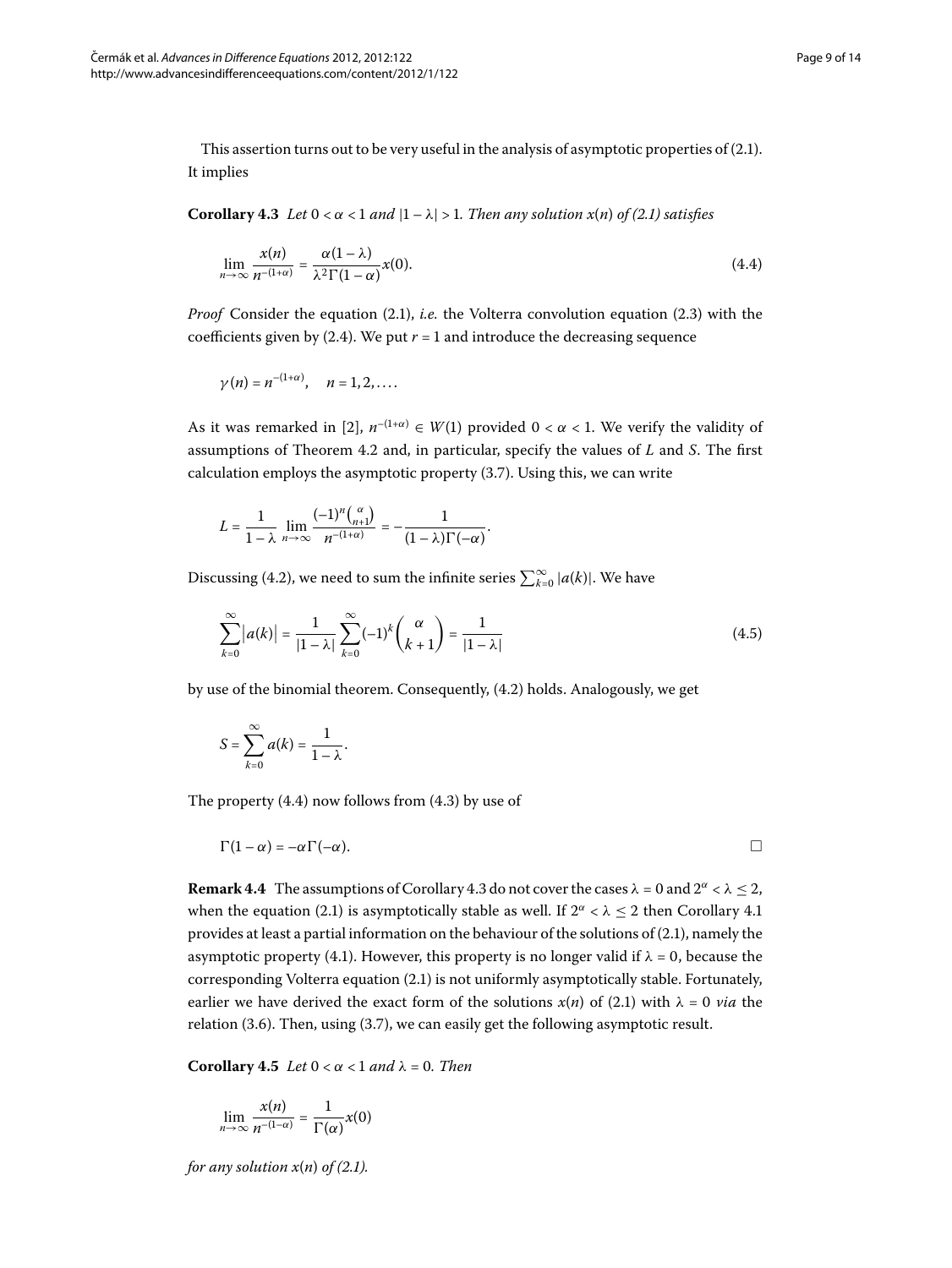<span id="page-9-3"></span>We conclude this part by the summary of the derived asymptotic results and their reformulation for the fractional difference equation  $(1.1)$ .

**Corollary 4.6** Let  $0 < \alpha < 1$  and let either  $\lambda \leq 0$  or  $\lambda > 2$ . Then

$$
y(n) \sim \begin{cases} \frac{K_1}{n^{1-\alpha}} & \text{as } n \to \infty, \\ \frac{K_2}{n^{1+\alpha}} & \text{as } n \to \infty, \end{cases} \qquad K_1 = \frac{1}{\Gamma(\alpha)} y(1) \qquad \text{if } \lambda = 0, \\ \frac{K_2}{n^{1+\alpha}} & \text{as } n \to \infty, \qquad K_2 = \frac{\alpha(1-\lambda)}{\lambda^2 \Gamma(1-\alpha)} y(1) \quad \text{otherwise} \end{cases}
$$

*for any solution*  $y(n)$  *of (1[.](#page-0-2)1).* 

Now we turn our attention to the non-stable case. Recently, Atici and Eloe [\[](#page-12-4)5] have anal-ysed the closed form of the solutions of (1[.](#page-0-2)1) based on discrete Mittag-Leffler functions and proved that if  $1/2 \le \alpha < 1$  and  $0 < \lambda < 1$ , then  $y(n) \to \infty$  as  $n \to \infty$  for any solution  $y(n)$  of  $(1.1)$  $(1.1)$  $(1.1)$  with  $y(1) > 0$  (in our notation). We employ our approach based on the analysis of the corresponding Volterra difference equation (2[.](#page-2-2)1) to obtain a slightly stronger result.

**Theorem 4.7** Let  $0 < \alpha < 1$ ,  $0 < \lambda < 1$  and let  $x(n)$  be a solution of (2.1) with  $x(0) > 0$ . Then

<span id="page-9-2"></span>
$$
\frac{\lambda^{1/\alpha}x(0)}{(1-\lambda^{1/\alpha})^n} < x(n) < \frac{x(0)}{(1-\lambda^{1/\alpha})^n}, \quad n = 1, 2, \dots \tag{4.6}
$$

*Proof* First, we introduce the function

<span id="page-9-0"></span>
$$
v(n)=\frac{x(0)}{(1-\lambda^{1/\alpha})^n}, \quad n \in \mathbb{Z}
$$

defining the solution of the Volterra convolution equation with infinite delay

$$
v(n+1) = \sum_{j=-\infty}^{n} a(n-j)v(j), \quad n = 0, 1, ..., \tag{4.7}
$$

where

$$
a(n)=\frac{(-1)^n}{1-\lambda}\binom{\alpha}{n+1}>0,\quad n=0,1,\ldots.
$$

Rewrite  $(4.7)$  $(4.7)$  $(4.7)$  as

<span id="page-9-1"></span>
$$
v(n + 1) = \sum_{j=0}^{n} a(n - j)v(j) + g(n),
$$

where  $g(n) = \sum_{j=-\infty}^{-1} a(n-j)\nu(j) > 0$ . Using the variation of constants formula (see, *e.g.* [12[\]](#page-12-8)) we have

$$
\nu(n) = x(n) + \frac{1}{x(0)} \sum_{j=0}^{n-1} x(n-j-1)g(j).
$$
 (4.8)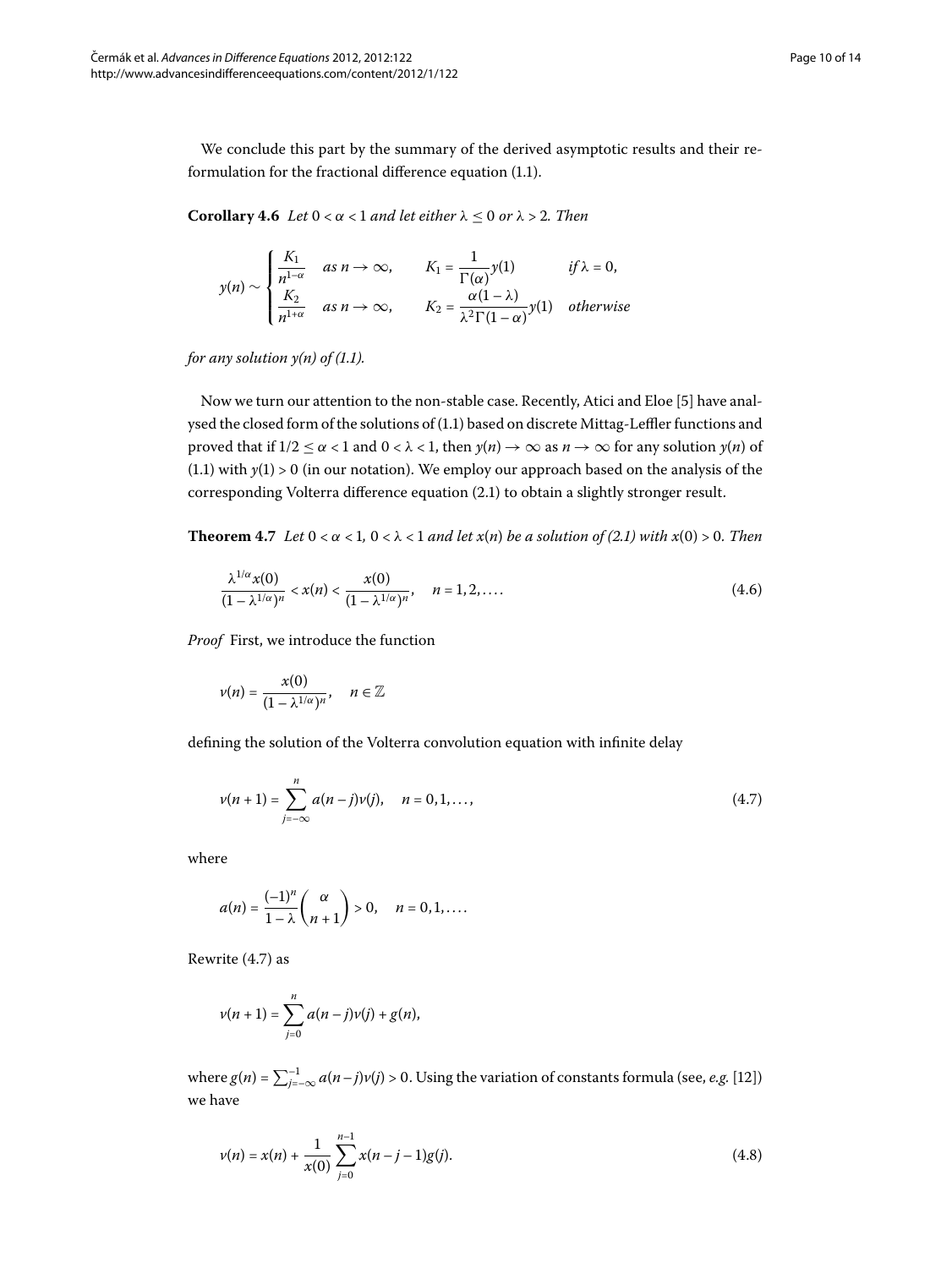Since  $x(n)$  is positive, (4[.](#page-9-1)8) implies

$$
x(n) < v(n), \quad n = 1, 2, \ldots,
$$

which proves the right inequality of  $(4.6)$ .

Further, it follows from  $(4.8)$  that

$$
\nabla v(n) = x(n) + \left(\frac{g(0)}{x(0)} - 1\right) x(n-1) + \frac{1}{x(0)} \sum_{j=1}^{n-1} x(n-j-1) \nabla g(j).
$$

Since

<span id="page-10-1"></span>
$$
\nabla g(j)=\sum_{k=-\infty}^{-1}\frac{(-1)^{j-k}}{1-\lambda}\binom{\alpha+1}{j-k+1}\nu(k)<0,
$$

we get

$$
\nabla v(n) < x(n) + px(n-1), \quad \text{where } p = \frac{g(0)}{x(0)} - 1. \tag{4.9}
$$

Using the binomial theorem, we can verify that

$$
p = -\frac{\lambda^{1+1/\alpha} - (1+\alpha)\lambda^{1/\alpha} + \alpha}{(1-\lambda)(1-\lambda^{1/\alpha})}
$$

We show that  $p < 0$ , *i.e.* 

$$
F_{\alpha}(\lambda) = \lambda^{1+1/\alpha} - (1+\alpha)\lambda^{1/\alpha} + \alpha > 0
$$

for all  $0 < \alpha < 1$  and  $0 < \lambda < 1$ . Indeed, we have

$$
F_{\alpha}(0) = \alpha > 0
$$
,  $F_{\alpha}(1) = 0$  and  $F'_{\alpha}(\lambda) = \frac{\alpha + 1}{\alpha} \lambda^{1/\alpha} (1 - \lambda^{-1}) < 0$ 

for all such values of  $\alpha$  and  $\lambda$ . Consequently, we can neglect the last term in the inequality  $(4.9)$  to obtain

$$
\nabla v(n) = \frac{\lambda^{1/\alpha} x(0)}{(1 - \lambda^{1/\alpha})^n} < x(n), \quad n = 1, 2, \dots
$$

<span id="page-10-0"></span>The left inequality of  $(4.6)$  is proved.

**Remark 4.8** A reformulation of this asymptotic result for the fractional difference equa-tion (1[.](#page-9-3)1) is analogous as in Corollary 4.6 by use of the substitution  $x(n) = y(n + 1)$ .

#### **5 Some consequences and concluding remarks**

Our stability investigation of  $(2.1)$  was based on analysis of the roots of the corresponding characteristic equation and their location with respect to the unit disk. In general, this direct approach is not practical just because of difficulties connected with the localization of

 $\Box$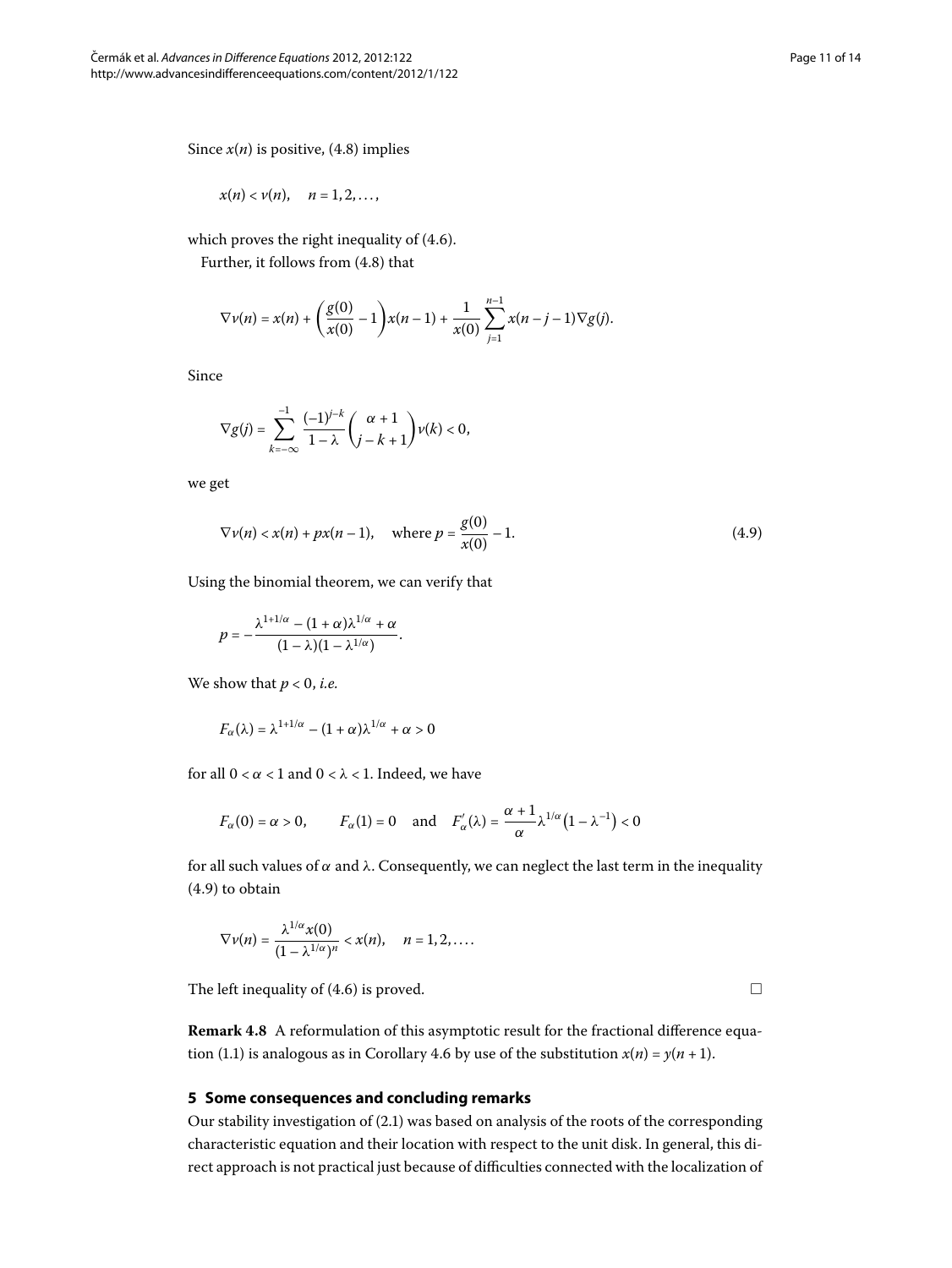the roots of a complex function resulting from the utilised  $Z$ -transform method. Therefore, the following explicit criterion for the asymptotic stability of  $(2.3)$  is usually applied (for other types of stability conditions and other related asymptotic results we also refer to [\[](#page-12-14)9, 14] and [17]).

**Theorem 5.1** ([10[,](#page-12-9) Theorem 6.18]) *Suppose that a*(*n*) *does not change sign for any n*  $\in \mathbb{N}_0$ *and*

<span id="page-11-0"></span>
$$
\left|\sum_{n=0}^{\infty} a(n)\right| < 1. \tag{5.1}
$$

*Then ([.](#page-3-0)) is uniformly asymptotically stable.*

Till lately, it was an open question whether or not  $(5.1)$  is also necessary for the uniform asymptotic stability (or asymptotic stability) of (2.3). Only recently, Elaydi *et al.* [11] have constructed a class of equations  $(2.3)$  $(2.3)$  $(2.3)$  that violate the condition  $(5.1)$ , but they are still asymptotically stable. In the sequel we show that  $(2.1)$  provides an alternative counterexample, which is qualitatively different from the equations considered in [11].

Doing this, we discuss the strictness of  $(5.1)$  with respect to the Volterra equation  $(2.1)$ . First, notice that  $\text{sgn}(n) = \text{sgn}(1-\lambda)$  for all *n*, *i.e.*  $a(n)$  does not change sign (we still assume  $0 < \alpha < 1$ ). Furthermore,

$$
\left|\sum_{n=0}^{\infty} a(n)\right| = \frac{1}{|1-\lambda|}
$$

(see (4.5)). Hence, applying (5.1) to (2.4) we get  $|1 - \lambda| > 1$ , which is a weaker result than (3[.](#page-4-3)1) yields. More precisely, if  $2^{\alpha} < \lambda \leq 2$ , then Theorem 3.1 implies the uniform asymptotic stability of  $(2.1)$ , although  $(5.1)$  does not hold. Actually, using  $(2.1)$  we can show a little bit more, namely that the condition  $(5.1)$  is not necessary for the uniform asymptotic stability of  $(2.1)$  even if we consider it in a weaker form

$$
\left|\sum_{n=0}^{\infty} a(n)\right| < M, \quad M > 0 \text{ being large enough.}
$$

**Example 5.2** Let  $M > 0$  be arbitrary. Choose  $\alpha$  and  $\lambda$  such that

$$
0 < \alpha < 1 \quad \text{and} \quad 2^{\alpha} < \lambda < 1 + 1/M.
$$

Then, by Theorem 3[.](#page-4-3)1, the equation  $(2.1)$  is uniformly asymptotically stable, but

$$
\left|\sum_{n=0}^{\infty} a(n)\right| = \frac{1}{\lambda - 1} > M.
$$

Similarly, the fractional difference equation  $(1.1)$  rewritten into the form  $(2.1)$  may serve as an appropriate counterexample to some of other open problems posed in [10]. We can recall here the question whether or not the conditions  $a(n) < 0$  for all  $n \in \mathbb{N}_0$  and  $\sum_{n=0}^{\infty} a(n) < -1$  imply that (2.3) is not asymptotically stable (see [10, p.299]). The answer is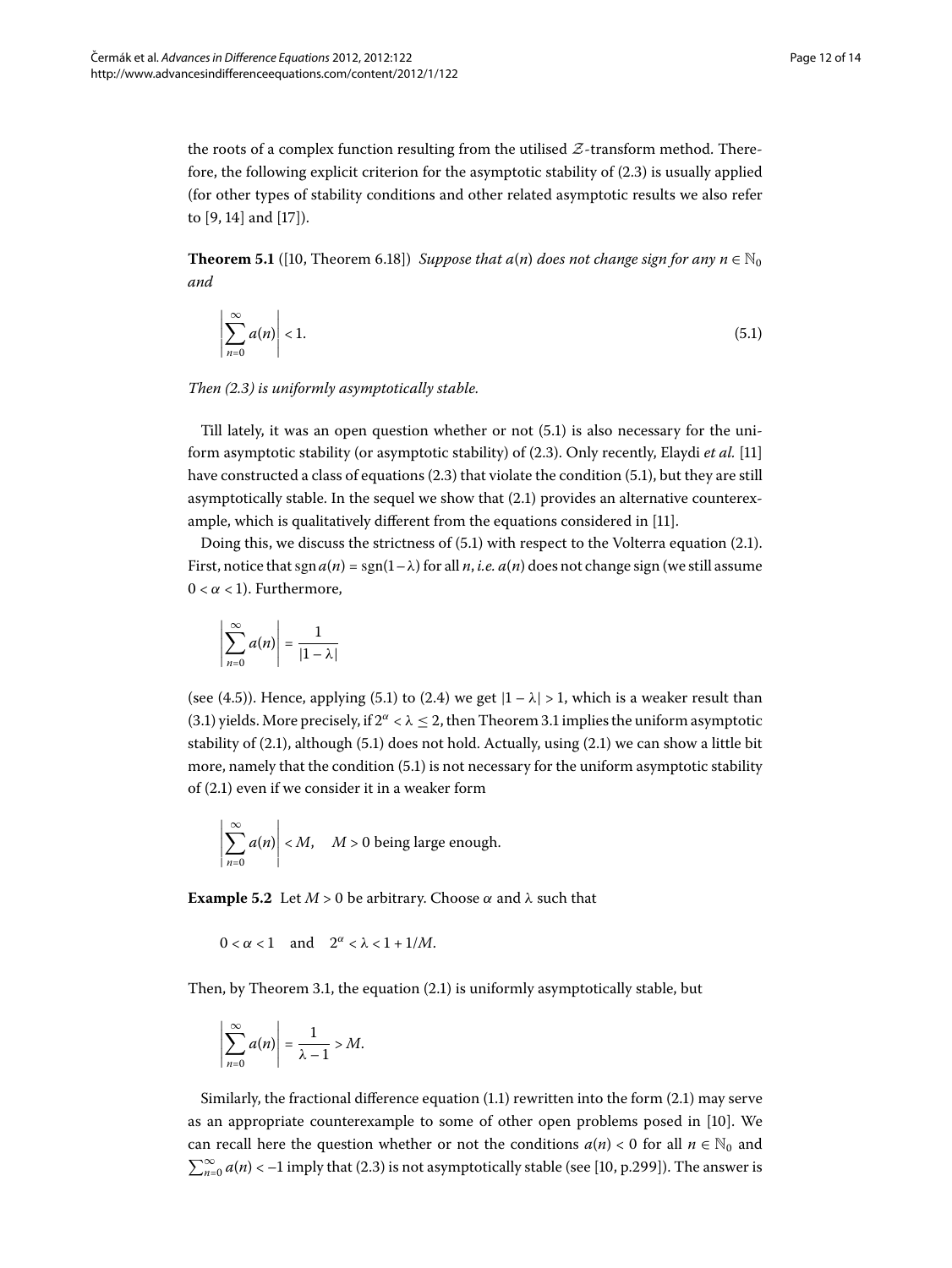negative and follows immediately from our previous considerations on (2.1) *via* any choice  $1 < \lambda < 2$  and  $\alpha < \log \lambda / \log 2$ .

Another specific qualitative properties of  $(1.1)$  $(1.1)$  $(1.1)$  can be observed in the seemingly simple case  $\lambda = 0$ , when the asymptotic stability property is guaranteed for any  $0 < \alpha < 1$  (see Proposition 3[.](#page-0-2)2). This result does not agree with the limit (trivial) case  $\alpha = 1$ , when (1.1) is stable, but not asymptotically stable. On the other hand, the qualitative behaviour of (1[.](#page-0-2)1) with  $\lambda = 0$  is qualitatively different from the behaviour of (1.1) with other values of  $\lambda$ corresponding to the asymptotically stable case ( $\lambda < 0$  or  $\lambda > 2^{\alpha}$ ). Indeed, the decay rate of the solutions is lower than that for  $\lambda < 0$  and  $\lambda > 2^{\alpha}$  (see Corollary 4[.](#page-7-4)1 and Corollary 4.6), and the asymptotic stability property for  $\lambda = 0$  is not uniform.

Our last remark concerns an algebraic decay of the solutions  $y(n)$  of (1.1) with  $|1 - \lambda| > 1$ . By Corollary 4[.](#page-9-3)6, its order is equal to  $1 + \alpha$ . It might be interesting to note that this decay rate is exactly the same as that derived in [\[](#page-13-1)] for the corresponding fractional differential equation  $(1.4)$ . This resemblance as well as the above derived asymptotic stability region  $(3.10)$  $(3.10)$  $(3.10)$  indicate that the fractional difference equation  $(1.1)$  could be a very suitable tool for numerical approximations of the underlying fractional differential equation. We suppose that this and other related questions will be the subject of further research.

#### **Competing interests**

The authors declare that they have no competing interests.

#### **Authors' contributions**

<span id="page-12-3"></span>JC suggested the main idea of this manuscript. TK and LN contributed by calculations, discussions and corrections. All authors read and approved the final manuscript.

#### <span id="page-12-11"></span>**Acknowledgements**

<span id="page-12-1"></span>The research was supported by the grant P201/11/0768 of the Czech Science Foundation and by the project FSI-S-11-3 of Brno University of Technology. The authors are grateful to the referees for their suggestions and comments which considerably helped to improve the content of this paper.

#### <span id="page-12-7"></span><span id="page-12-4"></span>Received: 5 April 2012 Accepted: 4 July 2012 Published: 23 July 2012

#### <span id="page-12-6"></span><span id="page-12-0"></span>**References**

- 1. Anastassiou, GA: Nabla discrete fractional calculus and nabla inequalities. Math. Comput. Model. 51(5-6), 562-571 (2010)
- <span id="page-12-12"></span>2. Appleby, JAD, Győri, I, Reynolds, DW: On exact convergence rates for solutions of linear systems of Volterra difference equations. J. Differ. Equ. Appl. 12(12), 1257-1275 (2006)
- <span id="page-12-9"></span>3. Atici, FM, Eloe, PW: Discrete fractional calculus with the nabla operator. Electron. J. Qual. Theory Differ. Equ. 2009(3), 1-12 (2009)
- 4. Atici, FM, Eloe, PW: Initial value problems in discrete fractional calculus. Proc. Am. Math. Soc. 137(3), 981-989 (2009)
- <span id="page-12-15"></span>5. Atici, FM, Eloe, PW: Linear systems of fractional nabla difference equations. Rocky Mt. J. Math. 41(2), 353-370 (2011)
- <span id="page-12-8"></span>6. Bohner, M, Peterson, A: Advances in Dynamic Equations on Time Scales. Birkhäuser, Boston (2003)
- 7. Cermák, J, Kisela, T, Nechvátal, L: Discrete Mittag-Leffler functions in linear fractional difference equations. Abstr. Appl. ˇ Anal. (2011). doi:[10.1155/2011/565067](http://dx.doi.org/10.1155/2011/565067)
- <span id="page-12-13"></span><span id="page-12-2"></span>8. Čermák, J, Nechvátal, L: On  $(q, h)$ -analogue of fractional calculus. J. Nonlinear Math. Phys. 17(1), 51-68 (2010)
- 9. Diblík, J, Růžičková, M, Schmeidel, E: Existence of asymptotically periodic solutions of system of Volterra difference equations. J. Differ. Equ. Appl. 15(11-12), 1165-1177 (2009)
- <span id="page-12-10"></span><span id="page-12-5"></span>10. Elaydi, S: An Introduction to Difference Equations. Undergraduate Texts in Mathematics, 3rd edn. Springer, New York (2005)
- <span id="page-12-14"></span>11. Elaydi, S, Messina, E, Vecchio, A: On the asymptotic stability of linear Volterra difference equations of convolution type. J. Differ. Equ. Appl. 13(12), 1079-1084 (2007)
- 12. Elaydi, S, Murakami, S: Asymptotic stability versus exponential stability in linear Volterra difference equations of convolution type. J. Differ. Equ. Appl. 2(4), 401-410 (1996)
- 13. Gray, HL, Zhang, NF: On a new definition of the fractional difference. Math. Comput. 50(182), 513-529 (1988)
- 14. Kolmanovskii, VB, Castellanos-Velasco, E, Torres-Munõz, JA: A survey: stability and boundedness of Volterra difference equations. Nonlinear Anal. 53(7-8), 861-928 (2003)
- 15. Miller, KS, Ross, B: Fractional difference calculus. In: Proc. Int. Symp. Unival. Funct., Frac. Calc. Appl., Koriyama, Japan (1988). Ellis Horwood Ser. Math. Appl., pp. 139-152. Horwood, Chichester (1989)
- 16. Oldham, KB, Myland, J, Spanier, J: An Atlas of Functions, 2nd edn. Springer, New York (2008)
- 17. Philos, CG, Purnaras, IK: The behavior of solutions of linear Volterra difference equations with infinite delay. Comput. Math. Appl. 47(10-11), 1555-1563 (2004)